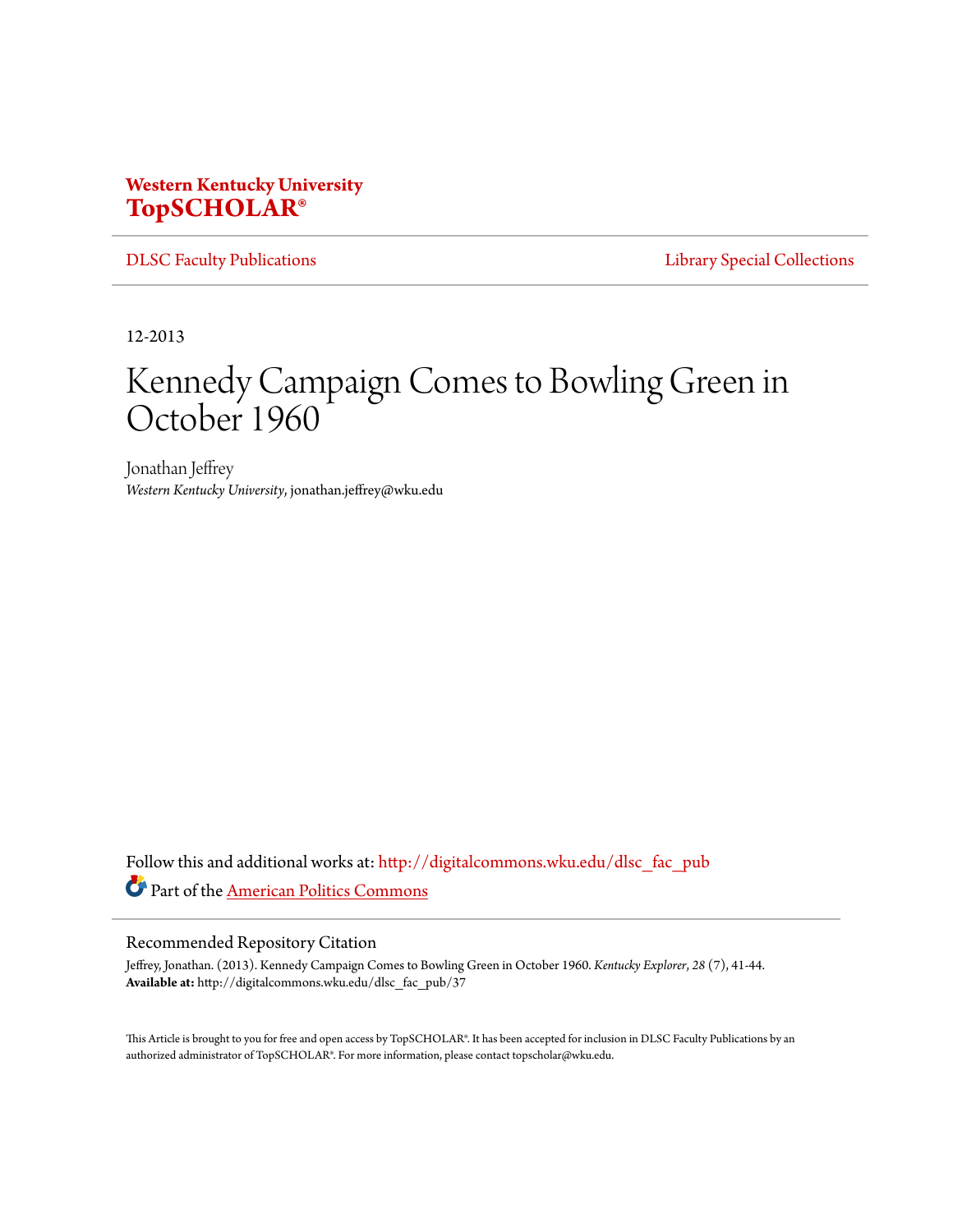Article appeared in Kentucky Explorer, vol. 28, no. 7 (Dec. 2013/Jan. 2014): 41-44.

## Kennedy Campaign Comes to Bowling Green in October 1960 By Jonathan Jeffrey

After eight years of Republicans controlling the White House, the Democrats in 1960 were banking on a fresh new face to rejuvenate their party and reclaim the presidency. John Fitzgerald Kennedy (JFK), their youthful candidate possessed many qualities considered essential for a strong contender: he was a veteran, he was a U.S. Senator, he was young and zestful, he came from a powerful and politically connected family, and had a strikingly handsome visage. But for many, particularly those from the South, Kennedy had some strikes against him: he was a distinct northerner with a Boston accent, he possessed liberal fiscal tendencies, and he was Catholic. Still, he and his supporters had persuaded Democrats that he could win by campaigning for change.

 Even as late as the second week in October 1960—less than one month from the election—Richard M. Nixon, the Republican candidate, held a slight lead in polls. Strategists believed several key Northern and Midwestern industrial states could sway the election to either side. Kentucky was not one of those key states, but Kennedy and the Democrats viewed the Commonwealth's ten electoral votes as important. Kennedy, his running mate Lyndon Baines Johnson, and several of their family members canvassed the state frequently that fall. Kennedy, himself visited Louisville, Lexington, Bowling Green and Paducah in one two-week period; the last three cities he visited on Saturday, October  $8^{\text{th}}$ .

 In late-summer 1960, Democratic Party leaders planned for JFK, accompanied by Mrs. Kennedy, to make a quick salvo of visits in the Commonwealth during early-October. Although rumors flew around for several weeks in the late-summer about a potential visit to Bowling Green, townspeople, other than a few key Democratic operatives, didn't get the official word until the local paper announced it on September  $13<sup>th</sup>$ . It had been nearly thirty years since FDR had stopped at the city's L&N depot to give a stump speech for Senatorial candidate Alben Barkley and it had been a full forty years since Democrat and presidential candidate James Cox had given a campaign oration in their fair city. Local Democrats felt that the city had long been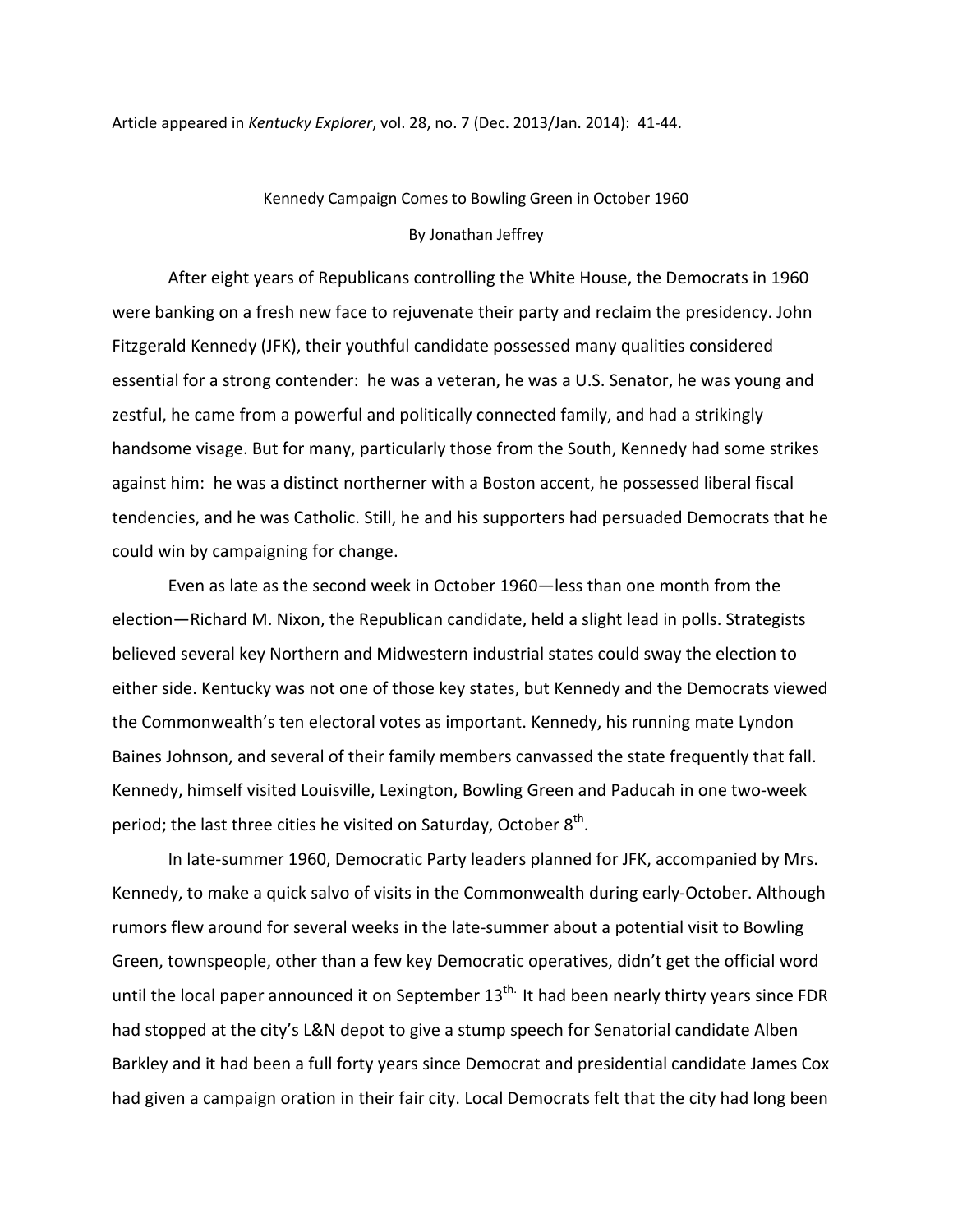overlooked in the campaigns of national candidates, and the paper noted that the "scheduling of Kennedy's speech…followed extensive negotiations."

The local paper announced October  $6<sup>th</sup>$  as the visit's official date, which was changed when the presidential debate schedule was released. Because the second debate was planned for Friday, October 7<sup>th</sup>, the Kentucky visit was rescheduled for Saturday, October 8<sup>th</sup>. Due to Mrs. Kennedy's pregnancy, she would not be a part of the contingent. Commonwealth Attorney and chairman of the Bowling Green JFK visit, Morris Lowe, expressed pleasure with the adjustment. "We are extremely happy with the change," said Lowe, "because we believe more people will be able to see and hear Senator Kennedy" on a Saturday as opposed to a weekday. Lowe predicted a huge local crowd supplemented by caravans that would arrive from every county in Kentucky's 2<sup>nd</sup> Congressional district. He promised that "no stone will be left unturned in an effort to give Senator Kennedy and the entire Democratic ticket a resounding majority in the November 8<sup>th</sup> general election." This was a tall order, considering the fact that although Warren County typically leaned Democratic, it had voted for Eisenhower in the past two presidential elections.

 Only days prior to the visit, Dan Ogden, an advance representative of the candidate, met with the local committee to iron out details. On October 8th, Kennedy was scheduled to fly first to Lexington and give a morning address, re-board his plane and land at the Bowling Green airport, proceed via motorcade to City Hall and deliver his speech, get back into his car and proceed to the Kentucky Colonel Motel where he would eat lunch and rest, return to the car and advance to the airport from which he would fly to Paducah for another appearance. His time in Bowling Green would be approximately two hours and thirty minutes. An itinerary of the day's events survives and includes every choreographed detail; it also included an alternate plan to hold the event in the Bowling Green High School gym in case of rain.

 Finally October 8th arrived, full of sunshine and promise. Kennedy, slightly late, was greeted at the Bowling Green airport by 300 well-wishers including Congressman William H. Natcher, who introduced him to a slew of local dignitaries as well as Miss Kentucky Alice Chumley and B.C. Hayden, a 92-year-old, life-long Democrat, who the itinerary noted "will be in a wheel chair." The candidate then entered the motorcade's fifth vehicle, a red Oldsmobile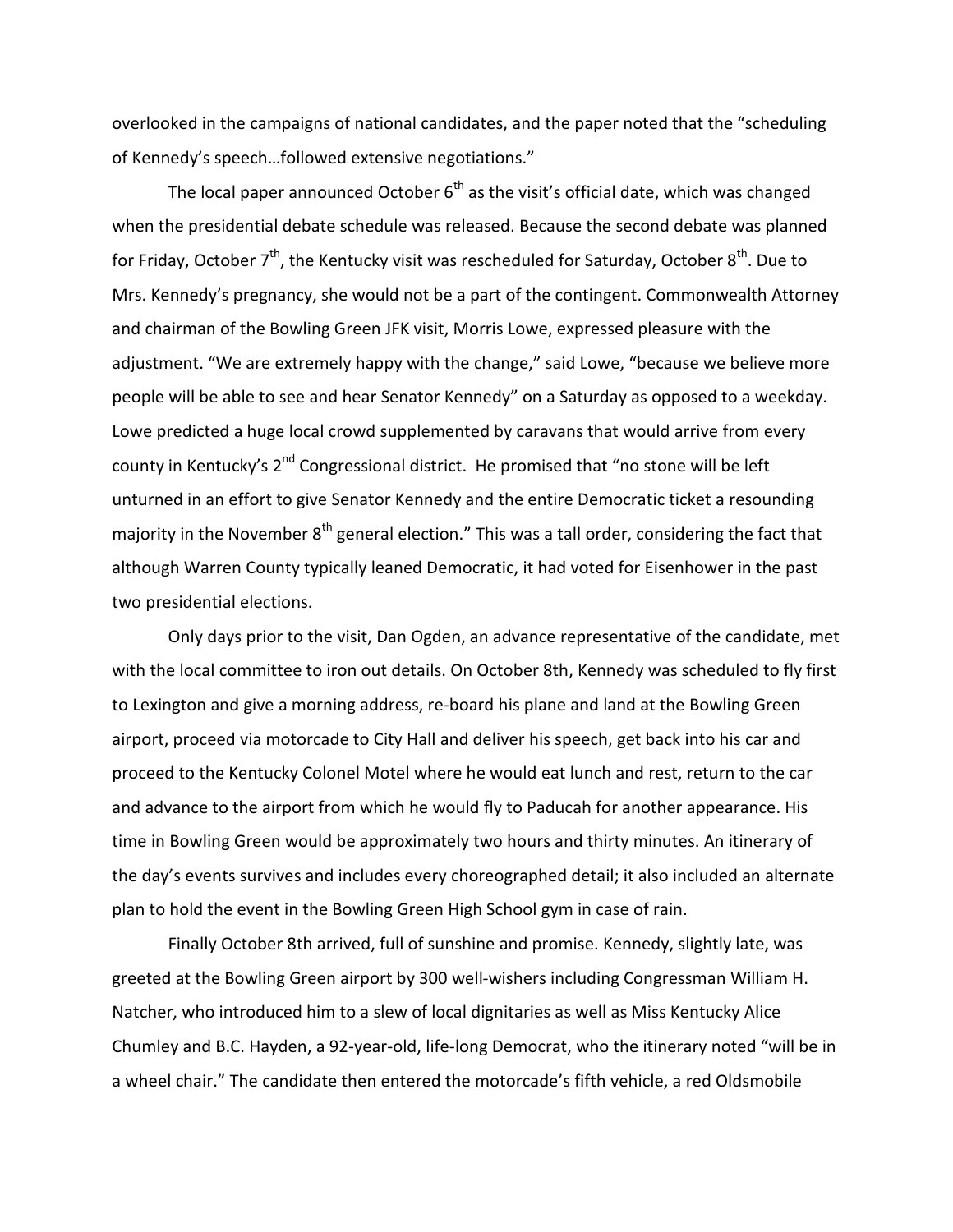convertible loaned by Bettersworth Motor Company and driven by City Treasurer William F. Scates. He was accompanied in the car by event chairman Morris Lowe and Police Sergeant Wayne Constant. The motorcade consisted of sixteen vehicles, including several buses for members of the press, with state police cruisers at the start and finish. At City Hall, the candidate disembarked, walked through the building, and ambled out the front door onto the grandstand.

 Surrounded by local and state politicians, the candidate faced one of the largest crowds ever assembled in Bowling Green for a political speech. Papers estimated the crowd at 5,000. One child who attended the event was awed by the teeming crowd and was surprised to look up and see grown men with their legs dangling from the trees in the courthouse lawn across the street. She also recalled how well the large speakers that were strategically located in trees and on trucks amplified the speech so that everyone could hear the candidate.

 Several crowd members remember the speech as rather typical campaign broiler plate, but they were surprised at the delivery. This was no Southerner speaking to them, and one young girl pondered if anyone could really understand what this handsome young man was saying in his distinct Boston accent, although she admitted that he spoke in a slow, deliberate cadence. Before JFK left the platform, Bowling Green mayor, Robert Graham, presented him with a large country ham which displayed a fine patina of mold. Kennedy jocularly accepted the token and told the crowd: "If you say it's good, then I'll eat it." Before leaving that day, Kennedy slipped Graham his home address and asked him to send Jackie directions on how to prepare the Kentucky delicacy.

 After the speech Kennedy returned to the red Oldsmobile. As the car pulled away from the rear of City Hall, the Democratic candidate heard the plaintive cry of "Daddy, Daddy!" When JFK asked Police Sergeant Wayne Constant if this was his daughter, Constant assented. At that, Kennedy turned to her, beamed his iconic smile, and yelled: "Hi Susie!" Even 50 years later, Susie (Constant) Paschal recalls the moment lucidly and said that shortly afterwards she began to weep. The motorcade than proceeded to the Kentucky Colonel Motel, where the candidate dined on a hot dog and had a few minutes to rest in his room while the press corps was entertained in the hotel's upscale dining room.